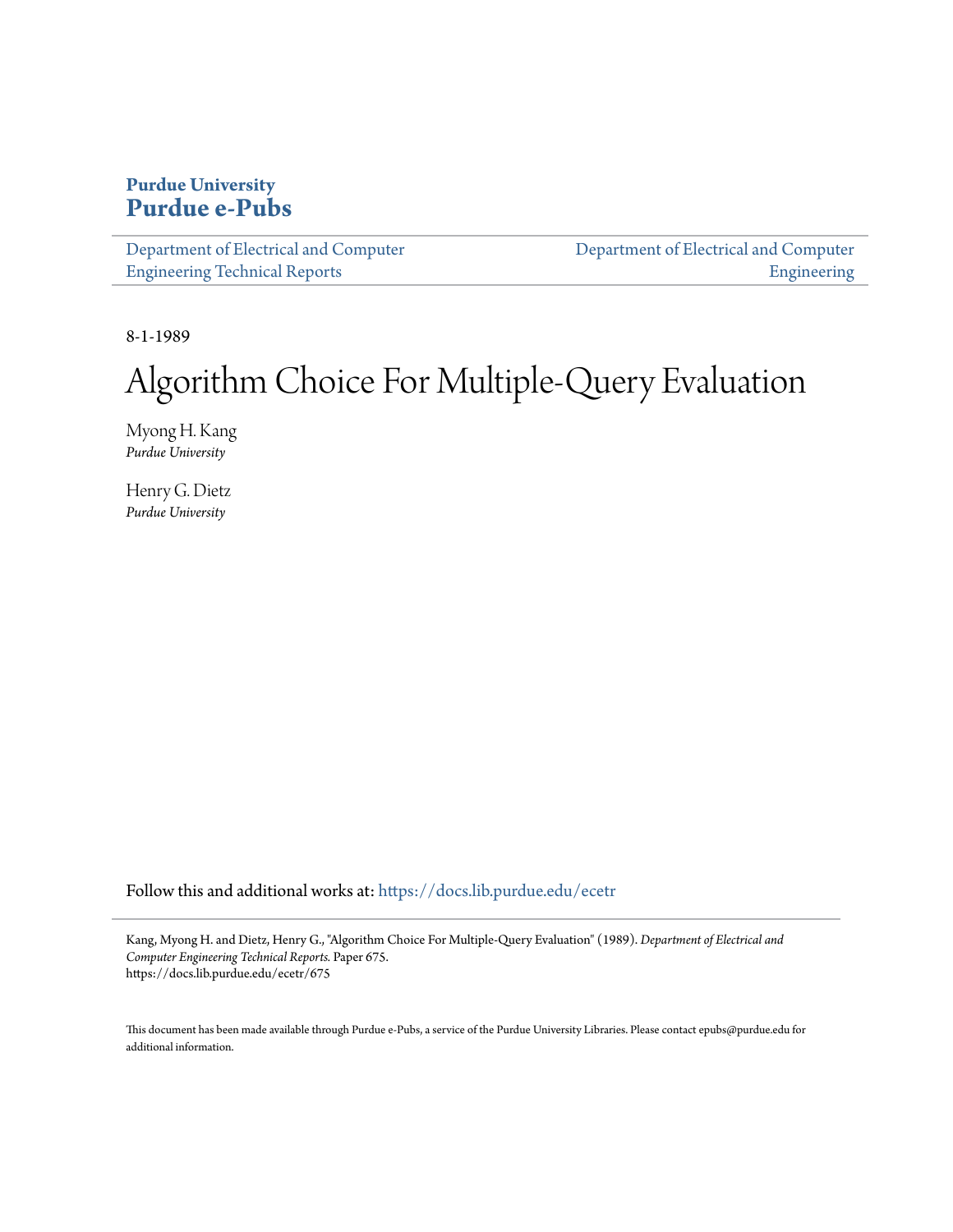

IilliIllllMii

# **Algorithm Choice For Multiple-Query Evaluation**

**M. H. Kang** H. G. Dietz

**TR-EE 89-50 August, 1989**

**School of Electrical Engineering Purdue University West Lafayette, Indiana 47907**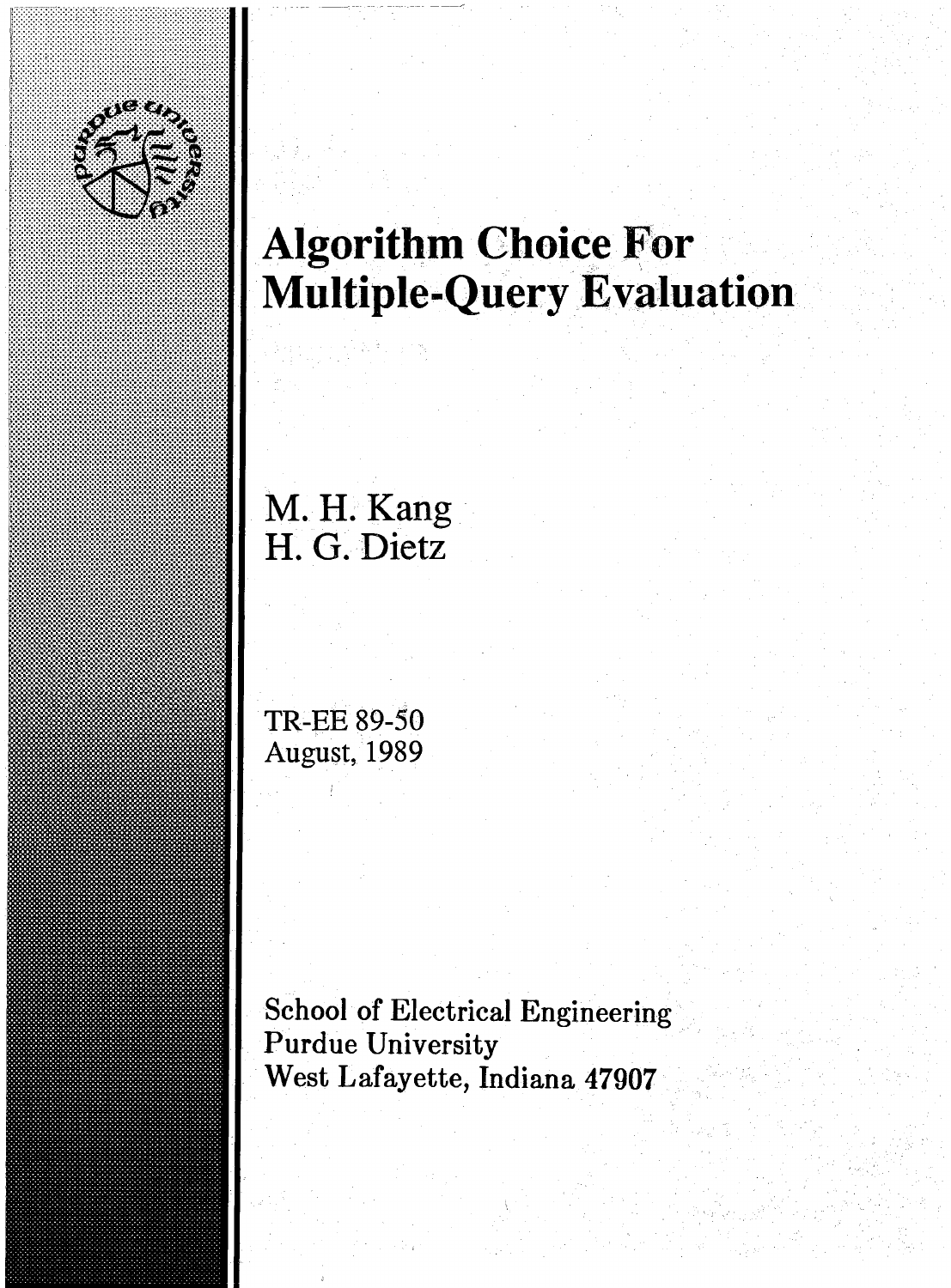## **Algorithm Choice**

### For Multiple-Query Evaluation

#### *Myong H***.** *Kang and Henry G. Dietz*

**School of Electrical Engineering Purdue University W est Lafayette, IN 47907** *August 1989*

#### *ABSTRACT*

Traditional query optimization concentrates on the optimization of the execution of each individual query. More recently, it has been observed that by considering a sequence of multiple queries some additional high-level optimizations can be performed. Once these optimizations have been performed, each operation is translated into executable code.

The fundamental insight in this paper is that significant improvements can be gained by careful choice of the algorithm to be used for each operation. This choice is not merely based on efficiency of algorithms for individual operations, but rather on the efficiency of the algorithm choices for the entire multiple-query evaluation. An efficient procedure for automatically optimizing these algorithm choices is given.

#### **I. Introduction**

High level relational database query languages such as SQL and QUEL allow users to express what information is desired, not how to obtain it. This enables applications to be independent from details of secondary storage management. The query optimizer is responsible for determining the strategy for efficiently evaluating the queries presented by the user.

Optimization of database queries specified in high level query languages involves resolving issues such as:

- In what order should the database relations be scanned and by what access path?
- Which algorithms should be chosen for basic algebraic operations such as join and selection?
- When and where should temporary results be stored?

In centralized database systems, computation cost and secondary storage access cost dominate the cost of processing a query. The structure of query optimization is guided by the interactions between these cost components.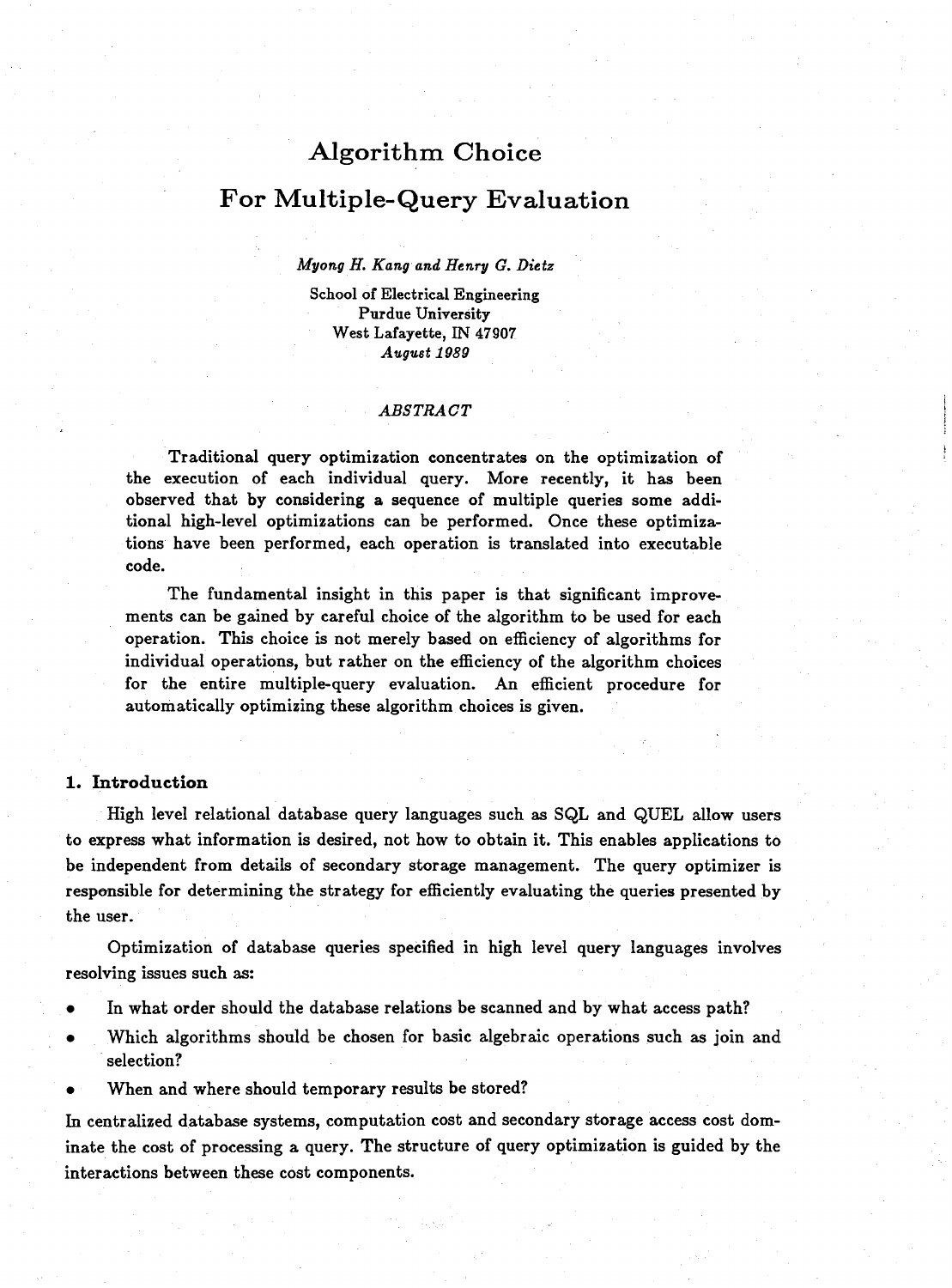Many papers address the problem of optimization of individual queries for relational database systems [6,7,13]. A separate "access plan" is generated and executed for each query. The cost of processing a series of queries evaluated in this, manner is equal to the sum of the processing costs for each query.

Recently, multiple-query optimization has been addressed in many papers [3,11,15]. A single access plan is generated for a series of queries to reduce the overall cost of processing the series of queries in comparison to the combined cost of processing each query from the series separately. The multiple-query optimization approach is attractive when:

- A series of queries is embedded in an application program such as EQUEL [16].
- A series of queries is submitted for batch processing.
- Queries are interactively submitted such that several may be pending at some point in time.
- Deductive query processing causes single deductive queries to generate a series of conventional queries.

The multiple-query evaluation process can be divided into the following steps:

- [1] Decompose queries into high-level primitive operations (e.g., selection, join, projection).
- [2] Identify common expressions and construct a global access plan.
- [3] Choose the most efficient algorithm for each operation.
- [4] Convert the series of queries into a lower-level program (perform query translation).
- [5] Compile using whatever conventional optimization techniques are appropriate (e.g., loop jamming, register allocation, etc.).

Previous research on algorithm selection has centered around choosing the best algorithm for each basic algebraic operation (e.g., join, selection) considered independent of context [2]. In other words, the same algorithm is always used for the same type of operation. Some work has been done toward using information about the operands of each query (e.g., relation size) to choose among alternative algorithms for each operation type [4,13]. However, in this paper we propose that algorithms for each operation be selected by examining the entire series of queries and the interactions implied by particular algorithm choices.

Using the analysis of individual operations, it is relatively easy to determine for each operation a small series of feasible algorithms. Some of these algorithms are clearly inferior to others, regardless of context; these can be eliminated to create a series of possiblyoptimal algorithms for each type of operation. The problem of optimal algorithm selection is then simply the choice of the proper algorithm from each series for each operation. We represent the differences between alternative possibly-optimal algorithms by the series of hashed temporary values (temporary relations) each algorithm uses and creates.

If a temporary relation is created in one operation and can be reused in a later operation, then the cost of recreating that temporary relation can be averted. This effect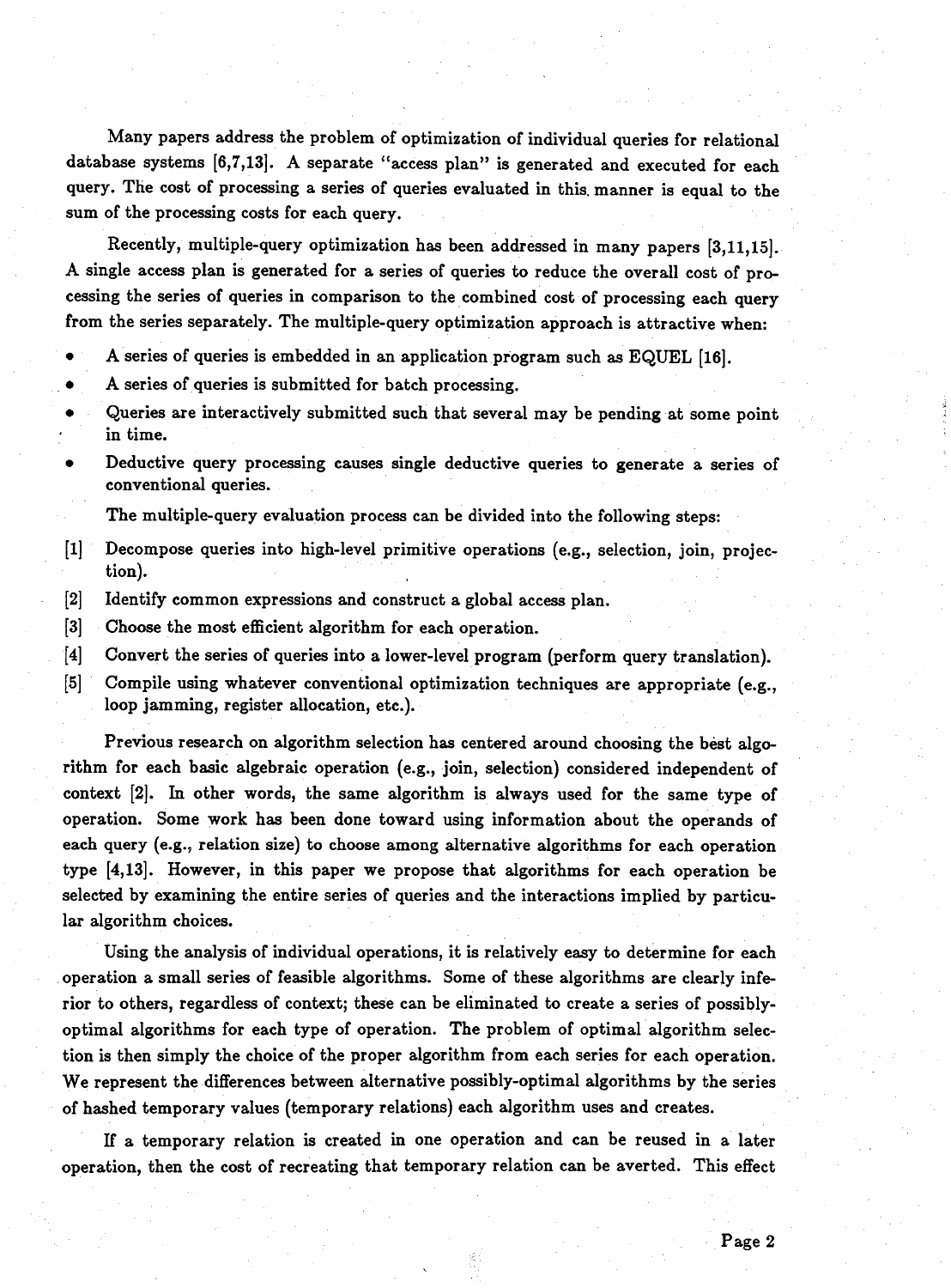can make the later operation be "cheaper" using the algorithm involving the temporary, whereas if the temporary actually had to be created rather than reused, an alternative algorithm would be cheaper. Some operations also have the effect of making temporaries become invalid because they modify the underlying relation, in such cases, one has the opportunity to update the temporary so that it may be reused (still possibly cheaper than recomputing the temporary relation) or the algorithm may simply invalidate the temporary relation (assuming that the temporary relation would not be used again). These interactions are at the core of the proposed algorithm selection procedure.

In section 2 a summary of relevant work is presented, discussing both previous work on multiple-query optimization and the hash-based algorithms typically used to implement individual operations. Section 3 presents the proposed algorithm choice optimization procedure. The interactions between previous multiple-query optimizations and the proposed algorithm choice procedure are outlined in section 4. Finally, section 5 summarizes the paper and indicates the direction of future research.

#### 2. Related Work

In this section, previous multiple-query optimization techniques and hash based algorithms for individual operations are reviewed. Throughout the examples in this paper, queries are expressed in the tuple relational calculus language QUEL [16].

#### 2.1. Multiple-Query Optimization

**The objective in grouping a series of queries together is to reduce the total evaluation cost by identifying and eliminating common subexpressions. This goal is approached in two slightly different ways, one based simply on detecting common subexpressions given a particular query execution order, the other based on reordering the execution of queries so as to minimize the expected execution time (by inducing common subexpressions).**

It is relatively straightforward to identify common subexpressions and implied relationships [11]. However, sharing of common expressions during execution is not always better than re-evaluation of the expressions (due to variations in the sizes of relations meeting particular constraints).

#### **Exam ple I**

Consider 3 relations:

**EMP(name, salary, department) SALES(department, item) SUPPLY(item, supplier)**

and two queries Q1 and Q2: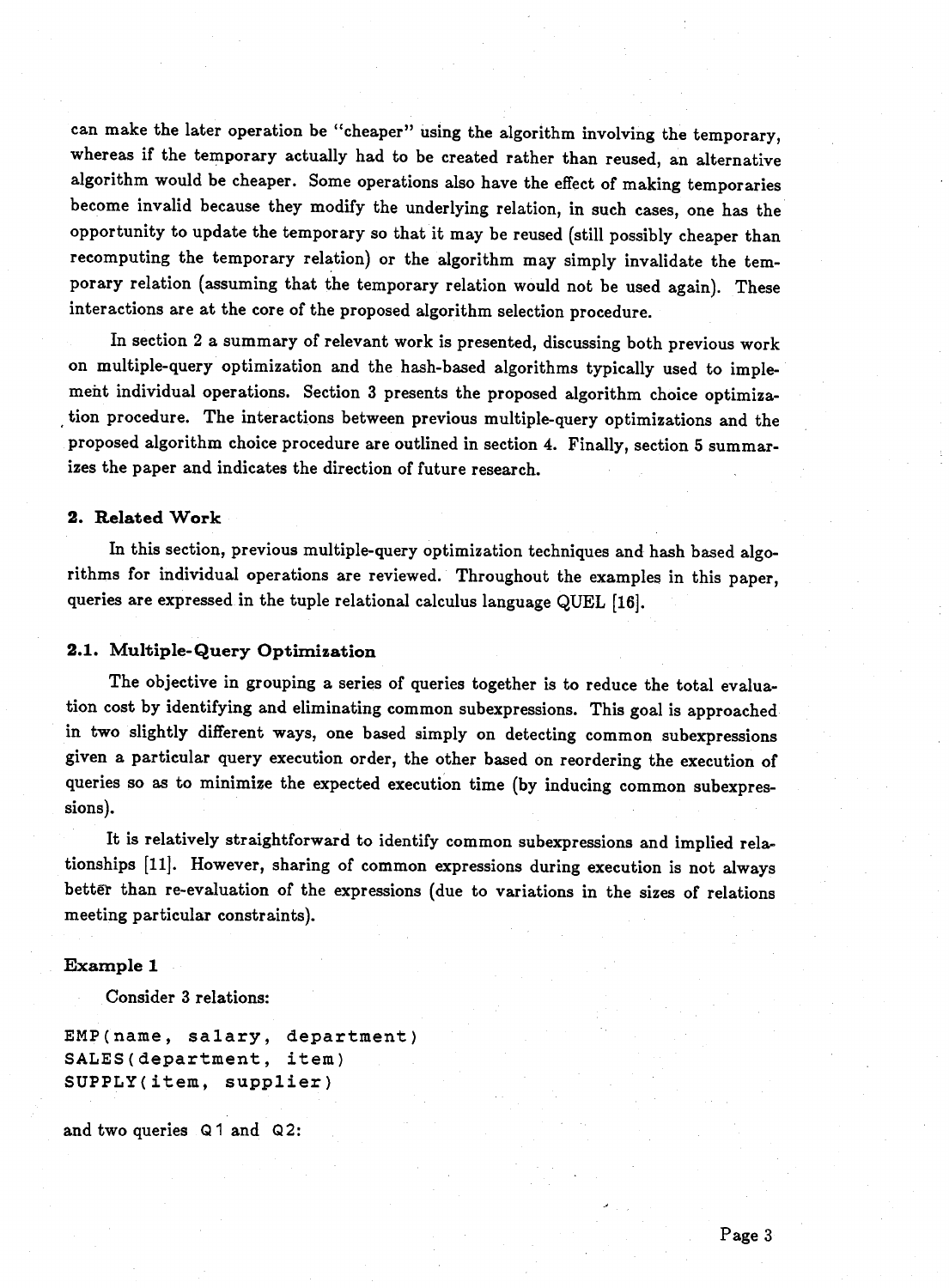```
Q1: retrieve EMP
    where SALES.item = 'radio'
         and EMP. salary > 20000
         and EMP. department = SALES. department
Q2: r e t r i e v e EMP
    where SALES.item = 'toy'
        and EMP. salary < 15000and EMP. department = SALES. department
```
In Q1 and Q2, sharing the common subexpression EMP. department = SALES. department might not be beneficial because early restrictions (e.g., selection **operations) may substantially reduce the size of the relations which are involved in this join operation.**

Also it should be noted that common subexpressions cannot be identified across update operations because the updated relation is treated as a completely new relation unrelated to the original relation. This problem is very similar to that which arises in disambiguating array references within conventional language compilers: storing a value into a [ **i** ] where the nothing is known at compile time about the value of **i** makes it necessary to assume that **any** element of a may have been changed [I].

The other approaches, which are based on reordering the execution of queries, are generally referred to as techniques for formulating a "global access plan" — an execution ordering of the subqueries within a series of queries. Typically, these systems do not reorder update operations, but only retrieve queries [15].

The approach consists of formulating several different access plans, computing expected evaluation costs for each, and then accepting the best of those tried [15]. This can also be treated as a dynamic programming problem [11].

#### **Exam ple 2**

**Consider three queries using the same relations as in example I:**

```
Q1 : retrieve EMP
    where EMP. dept = 'service'
Q2: retrieve EMP
    where SALES.item = 'radio'
        and SALES.dept = EMP.dept
Q3: retrieve EMP
    where SALES.item = 'radio'
        and EMP.salary > 20000
        and SALES.dept = EMP.dept
```
In this series of queries, the result of Q2 implies the result of Q3 and there are two common subexpressions which are SALES. item = 'radio' and SALES. dept **= EM P.dept. But Q1 has neither common subexpressions nor implied relationships**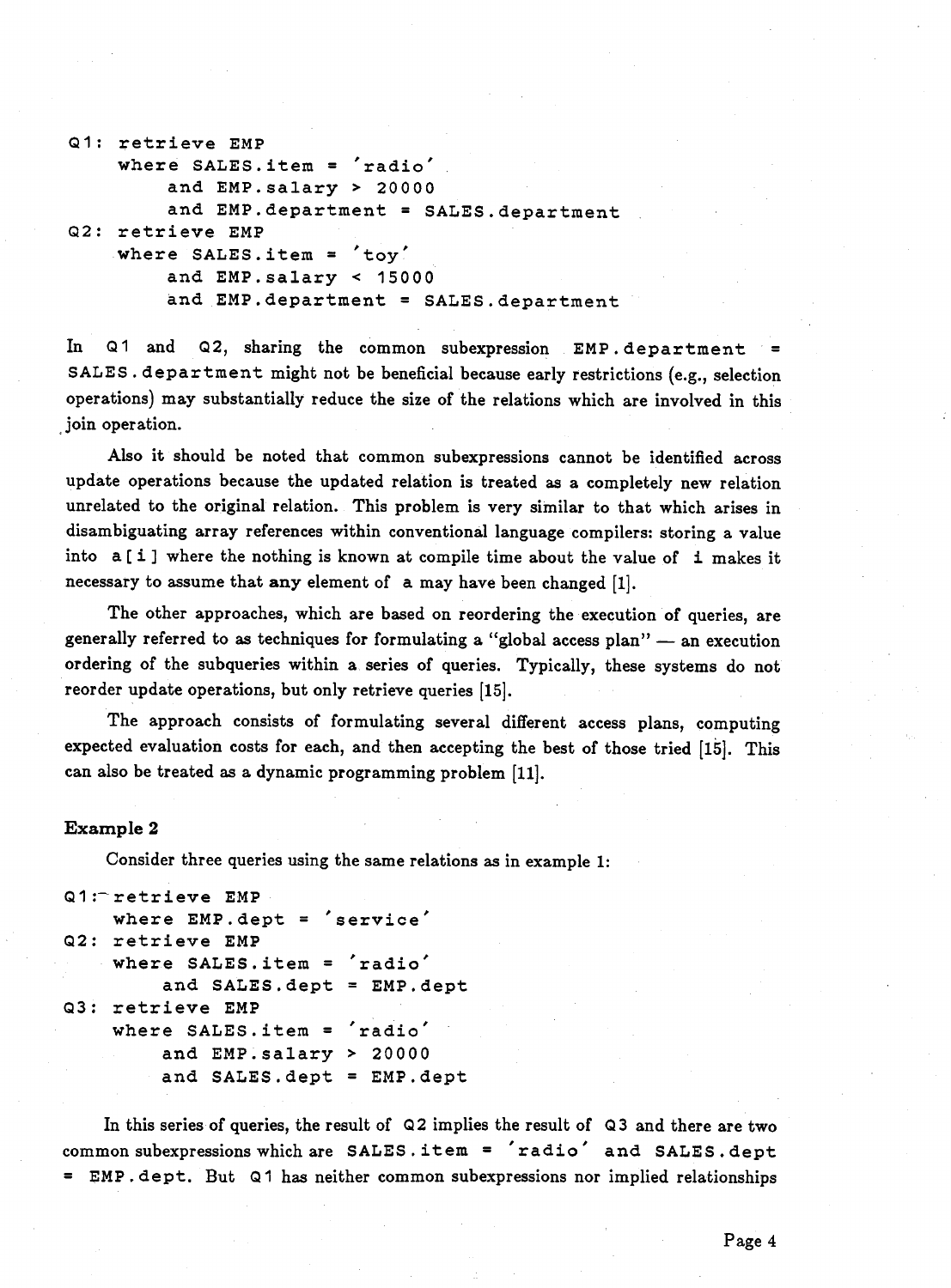with Q2 and Q3. Therefore the following access plan could be applied:



In order to distinguish between the multiple-query optimization described above and the multiple-query optimization we propose, we find it convenient to refer to the above as "operation-level optimization whereas the optimization presented in this paper is "algorithm-level optimization. *'9*

#### 2.2. Algorithms for Relational Algebra Operations

It is generally accepted that there are three main types of algorithms for computing relational algebra operations. These differ primarily in the basic indexing structure used: linear scan using nested loop, a tree structured sort-merge, or a hash indexing scheme.

In general, as databases become large, the hash based algorithms tend to be most efficient; for example, the GAMMA [5] database machine uses only hash based algorithms. The remainder of this section outlines hash based algorithms implementing join, union, intersection, set difference, division, and selection<sup>1</sup>.

**<sup>1</sup> A hash based Cartesian product is not described because a linear scan using nested loops — the**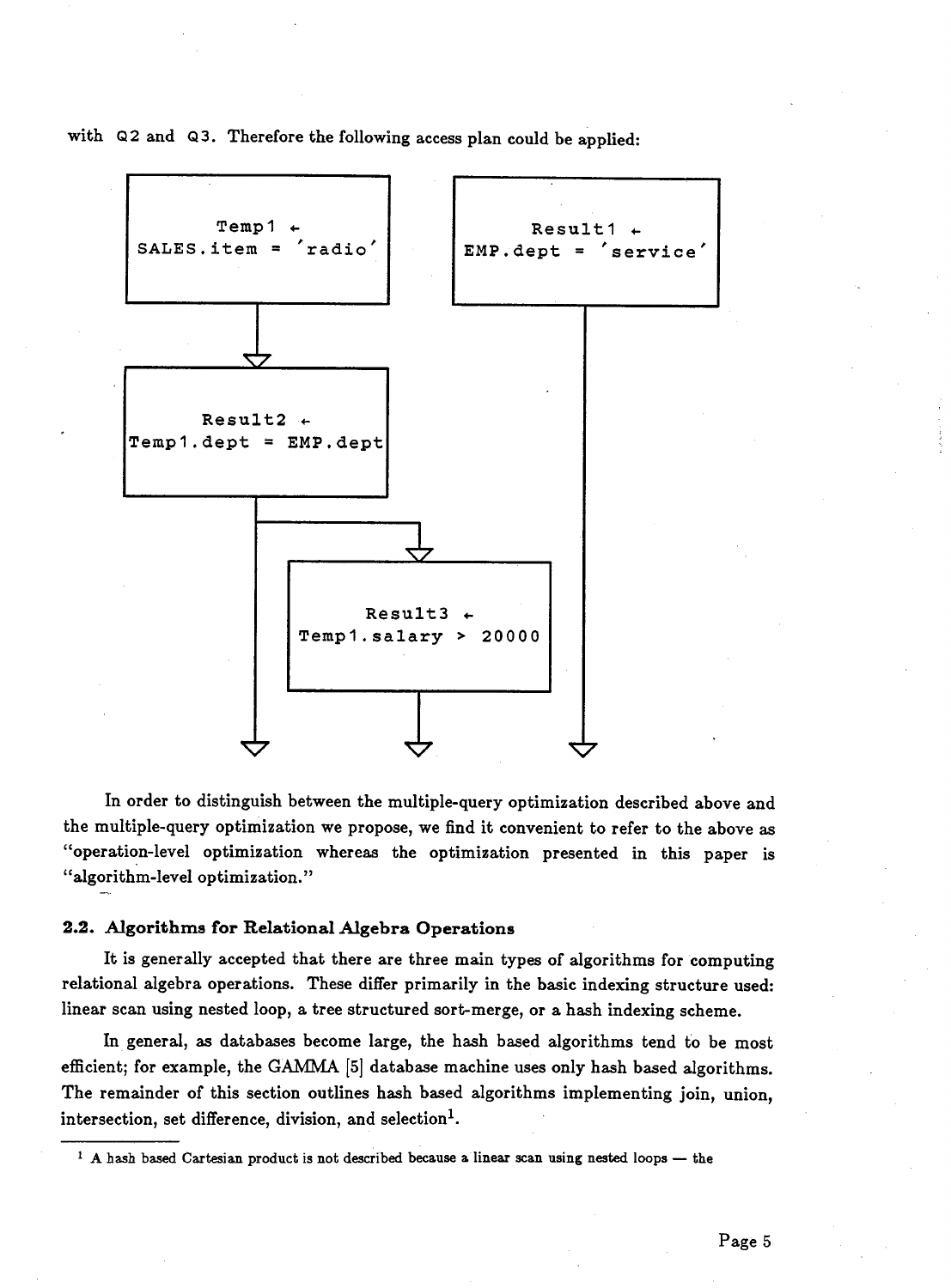For convenience, in the following examples which require relations, the three relations  $R(a,b,c)$ ,  $S(d,e,f)$ , and  $T(g,h,i)$  are used.

#### **2.2.1.** Algorithms Implementing Join

It is well known that one of the most costly operations in database processing is join. Several join algorithms (nested-loop, sort-merge [2], and hash based join [8]) have been studied and the performance of these alternatives has been compared [4,13]. There are two kinds of hash based join algorithms, split based and non-split based [10]. The splitbased join algorithm divides relations into a number of disjoint subrelations before processing the join operation. The non-split join algorithm does not divides relations before processing. Which algorithm is best depends on the ratio between the size of relations which are involved in the join and the size of main memory [10].

If one assumes that relations are always very large, then the split-based join is always preferable. The split works because if a tuple  $x$  in  $R$  is in  $R_i$  and it joins with a tuple *y* in *S,* then the joining attributes of *x* and *y* must be equal. Therefore there is no joining of tuples across different hash buckets. This is why, to join *R* and *S,* it suffices to join the subsets  $R_i$  and  $S_i$  for each *i*.

The algorithm is roughly:

- [1] Select a hash function *h* and partitions the values of *h* into, say,  $H_1$ , ...,  $H_n$ .
- [2] Partition relation *R* into partition elements  $R_1$ , ...,  $R_n$ , where a tuple *x* in *R* is in  $R_i$ whenever  $h(x.a)$  is in  $H_i$  where a is a hash attribute.
- [3] Partition relation *S* into partition elements  $S_1$ , ...,  $S_n$ , where a tuple *y* in *S* is in  $S_i$ whenever  $h(y,d)$  is in  $H_i$  where d is a hash attribute.
- [4] Join  $R_i$  and  $S_i$  for each i in 1 to n.

It is convenient to represent these algorithms using a somewhat more compact abstract notation. In this notation, the above algorithm becomes:

- [1] select hash-function *h*
- $[2]$   $[R_1, ..., R_n] \leftarrow h(R.a)$ ; *a* is the join attribute of *R*
- $[3] \begin{bmatrix} S_1, & \ldots, & S_n \end{bmatrix} \leftarrow h(S.d)$
- [4] for each *i* in *I* to n do *join*( $R_i$ ,  $S_i$ )

As hinted above, the apparently recursive invocation of *join(*  $R_i$ *, S<sub>i</sub>)* simply indicates that the split-based join decomposes the relations into smaller relations which must be joined. Since these relations are so much smaller, it is not critical for our purposes exactly which join algorithm implements them.

**obvious implementation — is generally the most efficient for this task.**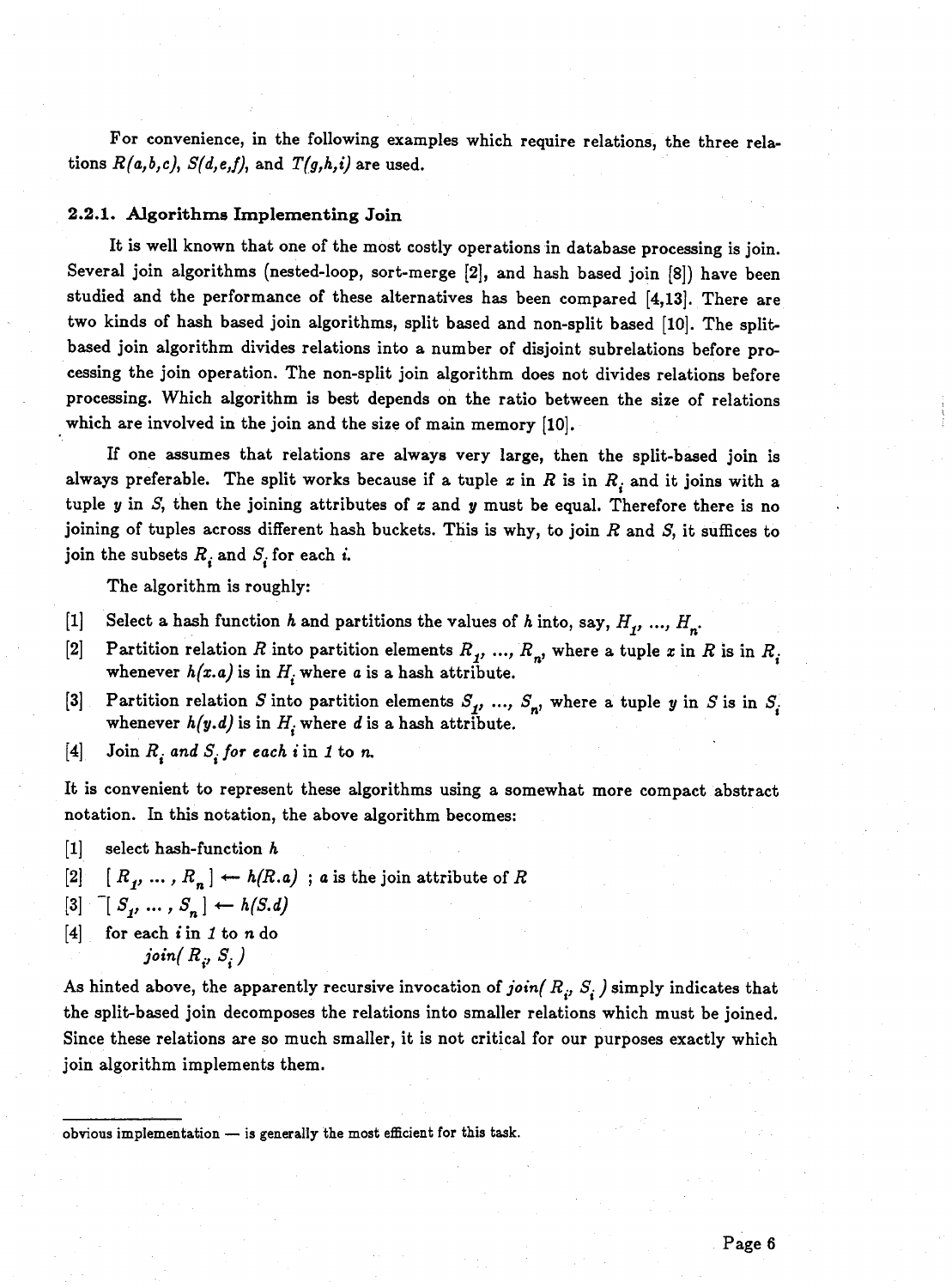#### 2.3. Algorithms Implementing Selection

Because selection is generally viewed as straightforward and relatively inexpensive, little attention has been given to the analysis of alternative selection algorithms. However, selections are common in database programs and even a small improvement can be noticeable. Two selection algorithms are considered in this paper:

#### Loop Selection Algorithm:

Tuples are selected from a relation by testing each tuple against the selection condition and extracting only those which satisfy the condition. This algorithm is generally represented in the low-level form as a loop over all tuples in the relation.

#### Hash Selection Algorithm:

Hash selection operates much as the loop selection algorithm, but attempts to minimize the number of full tests against the selection condition by using a hash function to partition the relation so that the test loop need only be performed on the tuples within one partition element. The algorithm is (assuming that the condition is an equality):

- [1] select hash-function *h*
- $[2]$   $[R_1, ..., R_n] \leftarrow h(R.a)$ ; *a* is the hash attribute of *R*
- $[3]$   $i \leftarrow h$  (selection-value)
- $[4]$   $select(R_i.a = selection-value)$

Clearly, loop selection performs better than hash selection unless the hash function is significantly cheaper than the full condition test and only a small fraction of the tuples will be in the partition element requiring the full test. It is unlikely that hashing would be more efficient, since the full test is most often a simple comparison for equality.

However, if, as a side effect of computing some other high-level operation, there exists an appropriate partition element for the same hash attribute, then the hash selection algorithm is more efficient because it tests fewer tuples.

#### **2.4. Algorithms Implementing Other Operations**

Hash based union, intersection, and set difference algorithms work same as hash based join algorithm if *join*( $R_i$ ,  $S_i$ ) in step 4 of join algorithm is replaced by *union*( $R_i$ ,  $S_i$ , intersect(  $R_i$ ,  $S_i$ , ), or *difference*(  $R_i$ ,  $S_i$ , ). Hash based division algorithm which *divide R by S* can be represented as follow:

- [1] select hash-function *h*
- $[2]$   $[R_1, ..., R_n] \leftarrow h(R.a)$ ; *a* is the hash attribute of *R*
- $[3] \quad [S_1, ..., S_n] \leftarrow h(S.d)$
- [4] for each t in *I* to *n* do  $T_i \leftarrow \text{divide}(R_i, S_i)$
- [5] *intersect*( $T_j$ , ..., intersect( $T_{n-j}$ ,  $T_n$ ))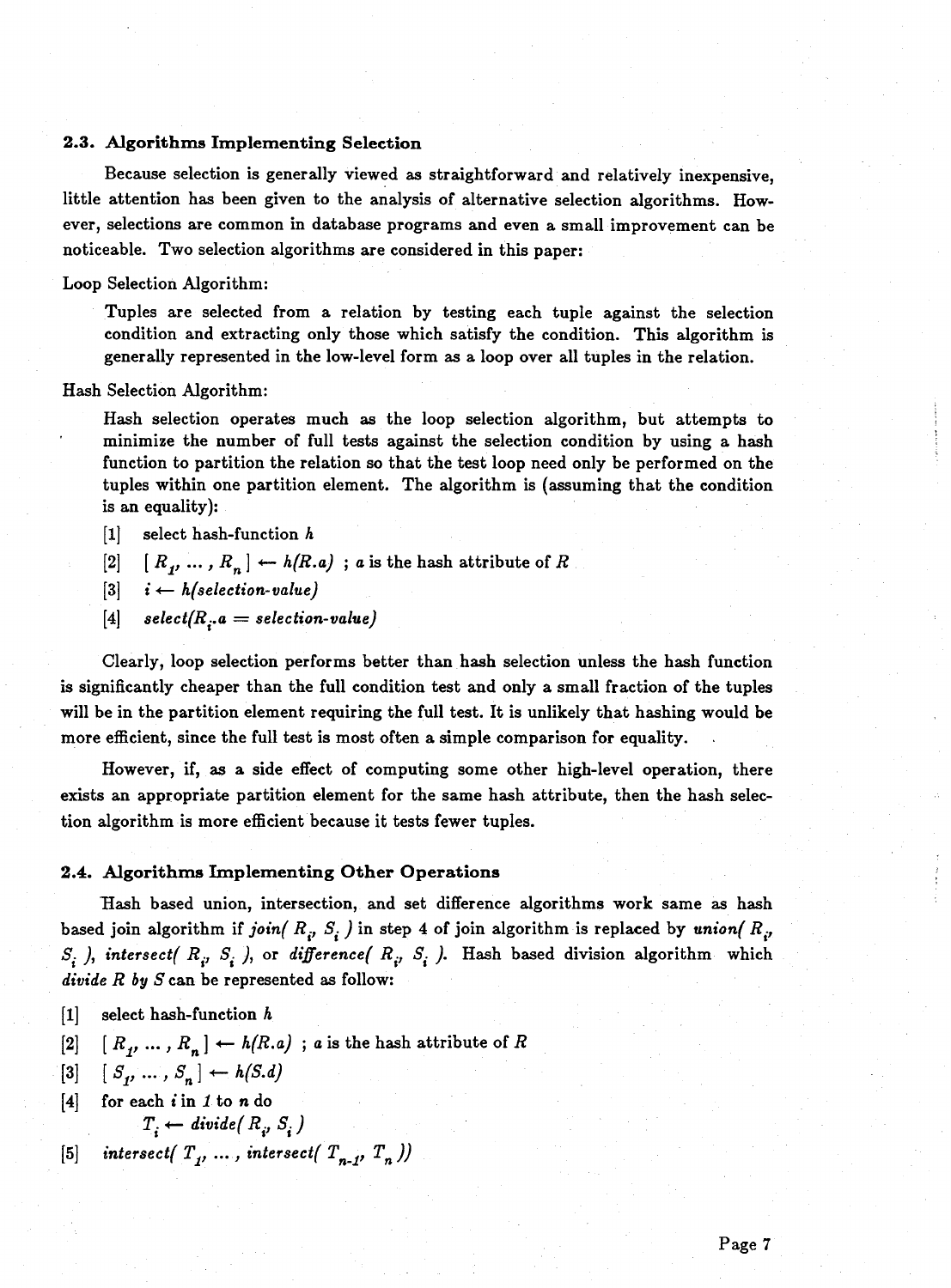Note that *divide( R<sub>i</sub>*, S<sub>i</sub>) is the same as *join( R<sub>i</sub>*, S<sub>i</sub>) if the hash function perfectly partitions the divisor relation *S.* Hash based algorithm can be used for projection at duplicate elimination stage. 2

#### **3. Algorithm-Level Optimization**

After the operation-level optimization has been performed and algorithms for these operations have been selected, queries are converted into a lower level representation of the program. This lower level form is essentially a program or intermediate code structure with only operations close to the machine instruction level represented, i.e., database operations do not appear as single items, but as sequences of instructions which implement the database operations.

Since the database program in this form is indistinguishable from a conventional program, conventional compiler optimization techniques can be applied at this stage. For example, if two selections on a relation are converted into two low level loops with identical ranges, then the compiler can apply loop jamming [1] to remove the overhead of one of the loops. Note that loop jamming would not have been applicable to the original form of the query program. This is also true of common subexpression elimination, instruction scheduling, etc.

Conversely, current compiler transformation technology does not provide the ability to recognize an algorithm and to select a dramatically different alternative algorithm yet this is easily done at the higher operation level. In addition, since the compiler operating on the low level form has no concept of a "relation," it is unable to figure out the effect of changes to relations. For example, let **Temp** be a temporary relation that is a subset of relation **R** such a particular property holds. The low level form cannot represent the fact that the tuples in **Temp** still maintain the desired property after a change has been made to **Temp.** However, high level optimization might use **Temp** instead of **R** in computing a further-constrained relation.

To span the gap between operation-level and traditional compiler optimization, we propose "algorithm-level optimization." The algorithm-level optimizer does not optimize high-level operations nor does it optimize low-level code in the traditional optimizing compiler sense, rather, it uses information from both levels to intelligently decide which algorithm should be used to represent each occurrence of a high-level operation in the low-level form.

A prime consideration in the choice of algorithm for each high-level operation is the amount of the computation which is not redundant with other computations. In other words, one algorithm may be cheapest when considered by itself, but if a partial result is available, a different algorithm may be cheapest. The availability of these partial results,

**<sup>2</sup> For completeness, we have included these operations in our discussion although space did not permit including them in the algorithm choice procedure given in the appendix.**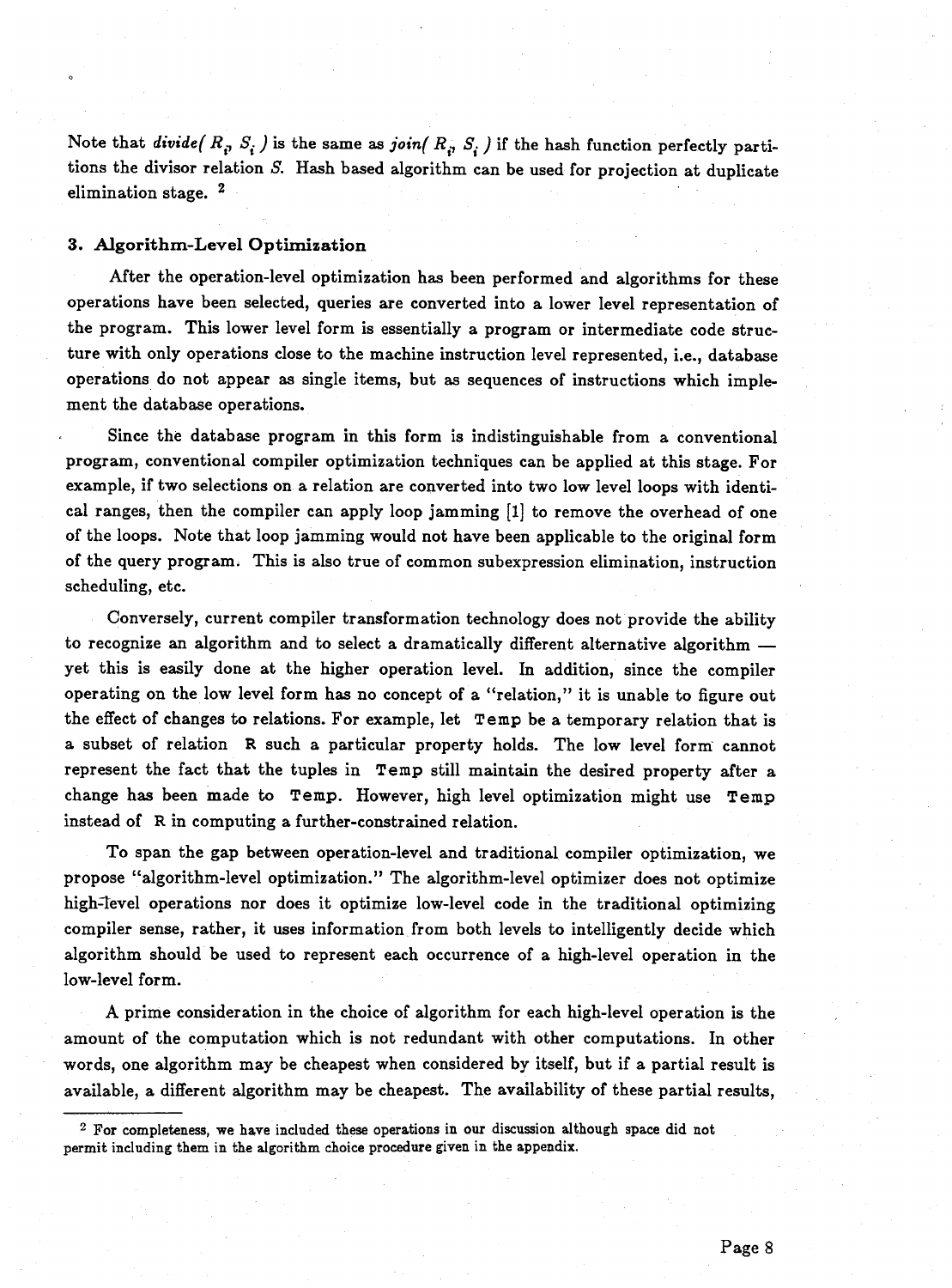or "common subexpressions," is determined by predicting what temporary relations will exist in later operations. Unlike low-level optimizers, the algorithm-level optimizer knows what effect high-level operations may have on relations, hence it can be applied to queries that contain update operations (i.e., append, delete, and replace) as well as to those which simply retrieve values.

It should be noted that the algorithm-level optimizer tracks "temporary relations" which are created *within* individual high-level operations and that these relations are not directly represented either in the high-level or low-level forms. For example, each hash partition of a relation can be viewed as a temporary relation in this sense.

#### **3.1. Update Operations**

We consider three update operations: delete, append, and replace. As for the retrieve operation, each operation specifies a relation to be updated and a qualification clause specifying which tuple of the relation are to be affected. We term two kinds of qualification clauses simple and complex. A complex qualification requires examination of multiple relations in order to determine the tuples to be updated. A simple qualification is one which involves only one relation and, hence, which can always be performed in a single scan of the relation.

#### **3.1.1. Delete**

The delete operation simply removes all selected tuples, hence, a delete with a simple qualification requires no temporary relations and is not amenable to algorithm-level optimization. However, complex qualifiers used in delete operations effectively embed join operations and algorithm-level optimizations can be applied.

Although the fastest way to determine the set of affected tuples for a complex qualifier delete operation is using hash partitions, there are two techniques for this. In one case, the hash partitioning is used only for the delete operation — the partition is not updated to reflect the delete, hence it is generally not useful after the delete. In the other case, the partition is updated to reflect the relation with the tuples deleted, hence, the partition remains valid after the operation. The first method is better than the second if no operations following the delete require hash partitions with the same hash attribute. However, if further operations can use the same hash attribute, the second technique saves the expense of rehashing the entire relation. For example:

## **delete R**

**where R.a = S.d**

can be represented in abstract form as: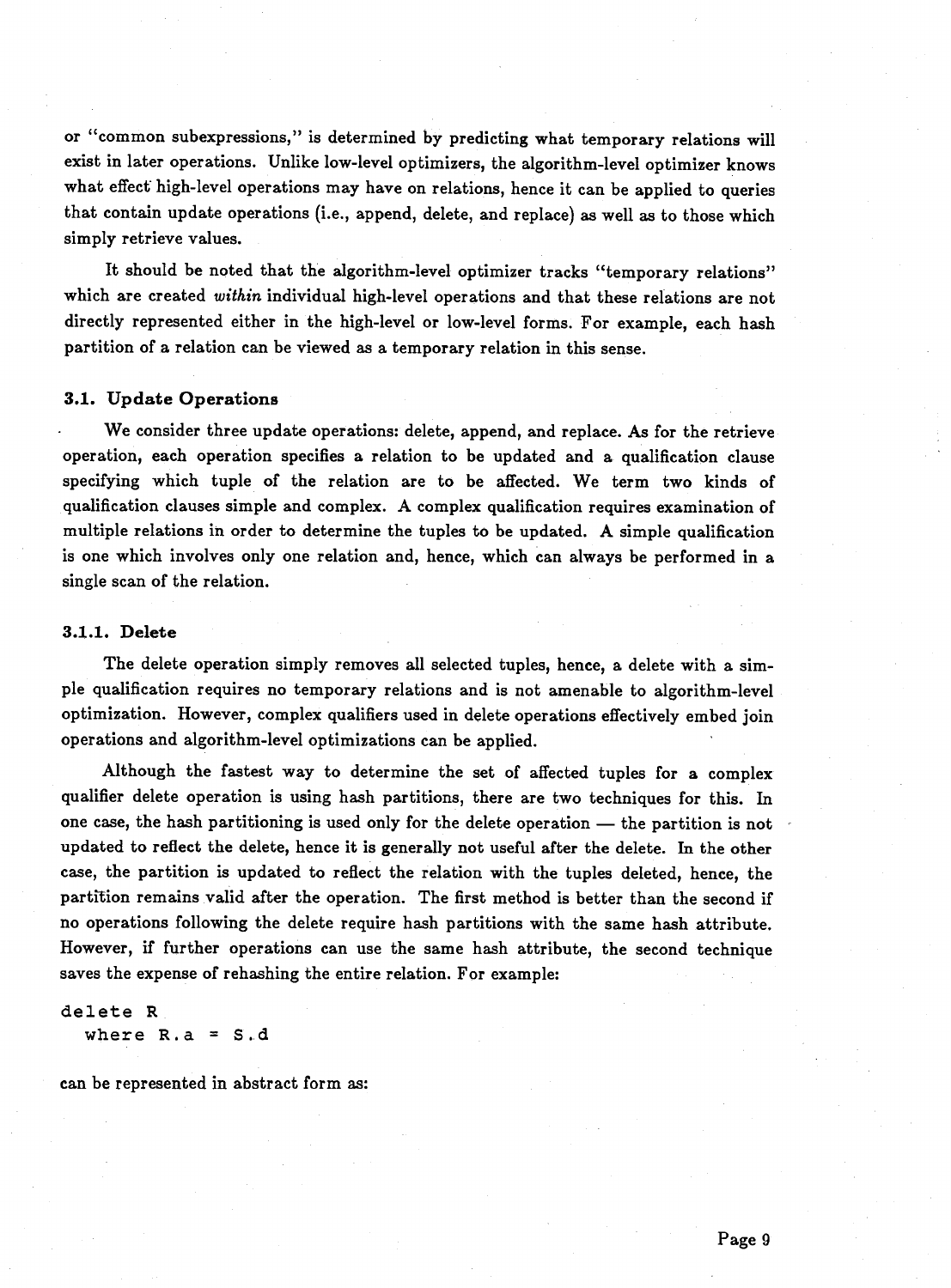$\begin{bmatrix} R_1, ..., R_n \end{bmatrix} \leftarrow h(R.a)$  ; *a* is the hash attribute of *R*  $[S_1, ..., S_n] \leftarrow h(S, d)$ for each *i* in *I* to n do *delete( R i, joinf R i, Si ))* ; delete tuples from *R* and  $R_i$  which satisfy ; the condition *join*( $R_i$ ,  $S_i$ )

Notice that all tuples which remain after the deletion are still validly partitioned according to the hash function. Hence, if a later operation can also make use of partitioning by this hash function, the re-partitioning of the relation is unnecessary. For example, if the next operation was:

**retrieve R where R.a = 'abc'**

then the complete computation would simply be:

 $[R_1, ..., R_n] \leftarrow h(R.a)$ ; *a* is the hash attribute of *R*  $[S_1, ..., S_n] \leftarrow h(S.d)$ for each *i* in *I* to n do  $delete(R_i, join(R_i, S_i))$ ; delete tuples from *R* and  $R_i$  which satisfy ; the condition *join*( $R_i$ ,  $S_i$ )  $i \leftarrow h('abc')$ *retrieve*( $R_i$ , select( $R_i$ ,  $a = 'abc'$ )

which avoids the recomputation of the hash partition for the relation *R.*

#### *3.1.2.* **Append**

Append is used to add new tuples to a relation. The new tuples can either be explicitly given in the append command or they can be derived by performing a specified operation to a set of tuples selected from an existing relation. We call these two kinds of append "explicit" and "derived." Explicit appends are far more common than derived appends.

An explicit append is specified by giving the name of the relation and a list of tuple values to be appended to that relation. In general, it is preferable that if a tuple to be appended exactly matches a tuple which exists in the target relation then the tuple is not appended — duplicate tuples are not created. In order to avoid making duplicate tuples, it is necessary to scan the target relation for copies of the tuples to be appended. This can be accomplished either using a hash partition of the target relation or by linearly scanning the target relation itself.

A derived append specifies the target relation, a clause which selects a set of tuples from which the new tuple set will be derived, and the operations to be performed to derive the new tuple set. Just as for the delete operation, the clause which selects a set of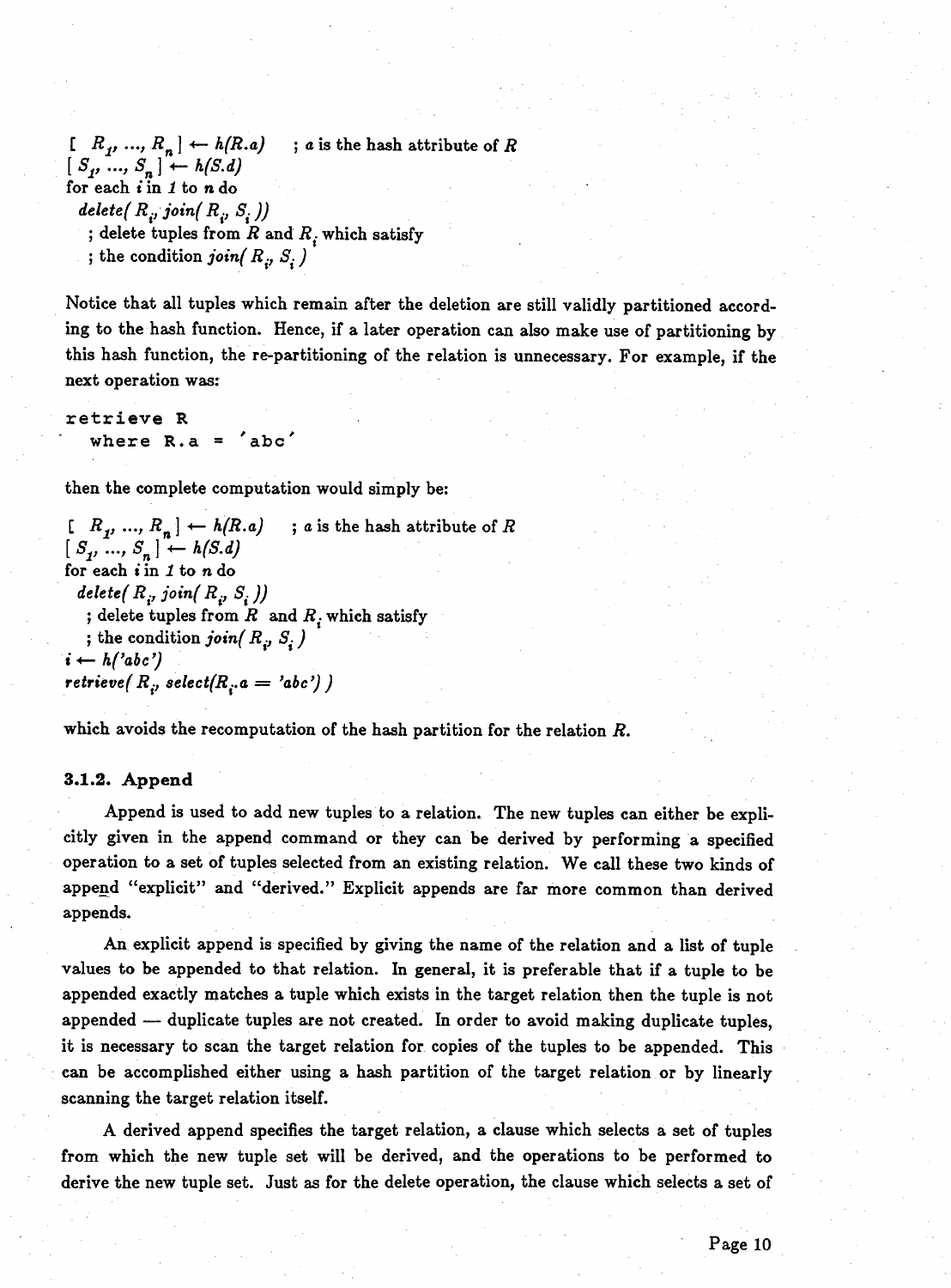tuples can be simple or complex (using the same definitions as for delete).

A derived append with a simple selection clause can be implemented very much as an explicit append, except in that the tuples being selected may be taken from a relation other than the target relation.

However, a derived append with a complex selection clause is somewhat more profound than a complex delete. Suppose that a new relation  $R(a,b,c)$  is to be created using a derived append with a complex clause involving relations  $S(d,e,f)$  and  $T(g,h,i)$ . For example:

**append to R ( a=S.d, b=T.h, c=S.f+T.h ) where S.d = T.g**

In this example, only the *S.d.*, *T.h.*, and *S.f* fields are used in deriving the tuples to be appended. Hence, the implicit join can actually be filtered by a projection of the fields used in the operations creating the new tuples, in this case, a projection of *d*, /, and *h* over the temporary relation. Further, although the operations creating the new tuples are specified in terms of the original relation field names, these references would have have to be internally translated to reference the fields of the temporary relation resulting from the join.

If there are further clauses using the same condition, then the projection used should be over the union of the fields needed by the entire sequence of such operations. This is actually a multiple-query optimization, noted here simply because it is not generally discussed in multiple-query optimization.

#### **3.1.3. Replace**

*)* Although the replace operation is often treated as a delete followed by append, however, the append operation is potentially far more complex than replace. This is because the replace qualification clause is constrained to refer to the target relation: only existing tuples can be replaced.

For this reason, replace is most similar to a delete operation, differing only in that the selected tuples are modified rather than deleted.

#### **3.2. A lgorithm Choice**

As discussed above, many of the basic database operations (not just retrieve operations) are implementable by any of several algorithms and proper handling of interactions between algorithms for a series of operations can yield significant performance improvements. In this section, we attempt to formalize the way in which optimal algorithm choices can be made. There are several steps before the optimization algorithm can be applied.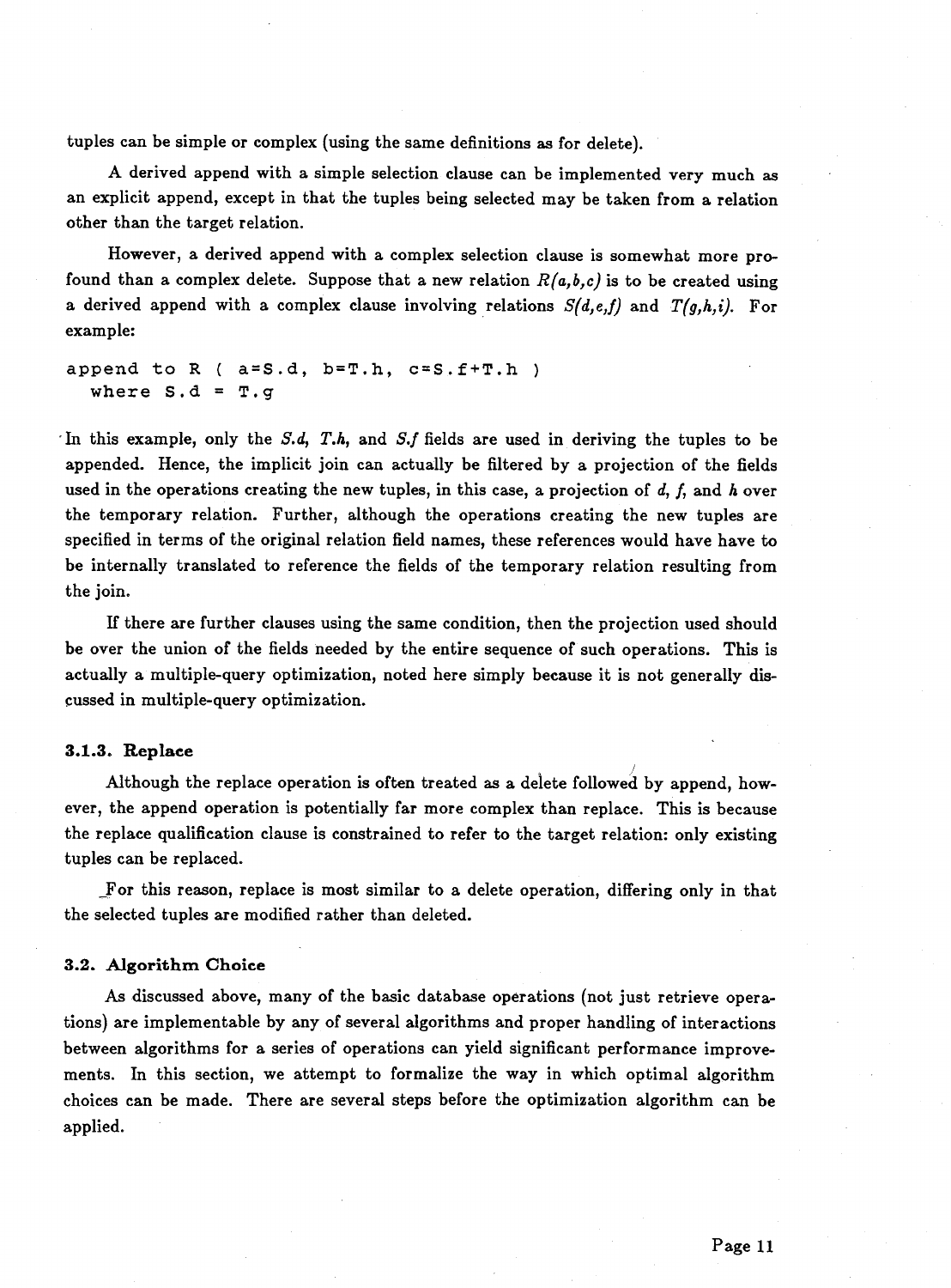#### **3.2.1. Preparatory Steps**

First, each query is separated into two steps: qualification and effect. The qualification step selects tuples which satisfy the qualification clause of the query. The effect step performs the operation specified on the tuples which were selected in the qualification step. For our purpose, retrieve operations are considered to have no effect step since they do not change any relation; further, simple delete, simple replace, and explicit append operations are considered to have no qualification step.

Second, either a local or global access plan is established. This was described in section 2.1.

Finally, in the third preparatory step, queries are transformed into an intermediate form which will be the input to the algorithm-choice analysis procedure. This intermediate form includes predictions for the costs incurred if hash partitions need to be updated.

For the computation of costs, the following table defines the relevant variables.

| comp          | time for comparing keys in main memory                     |
|---------------|------------------------------------------------------------|
| hash          | time to hash an attribute which is in main memory          |
| move          | time to move a tuple in main memory                        |
| <b>IO</b>     | time to read or write a block between disk and main memory |
| n             | number of hash partitions for a given relation             |
| R             | number of pages in R (similar for S and T)                 |
| $\{{\bf R}\}$ | number of tuples in R (similar for S and T)                |

Suppose temporary relation *Temp* is appended to relation *R,* then the approximate cost will be:

| ${Temp}$ * (hash + move)  | ; hash tuple and move to     |
|---------------------------|------------------------------|
|                           | : output buffer              |
| $+$   Temp   $*$ 2 $*$ IO | ; read and write partitioned |
| $-$                       | ; relation from and to disk  |

and *cost—of-rehashing—relation* (the relation *R)* at that time will be:

| ${New_R}$ * ${hash + move}$ | ; hash tuple and move to     |
|-----------------------------|------------------------------|
|                             | ; output buffer              |
| $+$  New R  $*$ 2 $*$ 10    | ; read and write partitioned |
|                             | ; relation from and to disk  |

#### where New R is  $R \cup Temp$ .

The cost of delete depends on the type of deletion. In the case of a complex delete, if the hash partitions can be updated while the qualification clause is being evaluated (e.g., change hash partitions for *R.a* with *delete R where*  $R.a = S.d$  ) then the cost is simply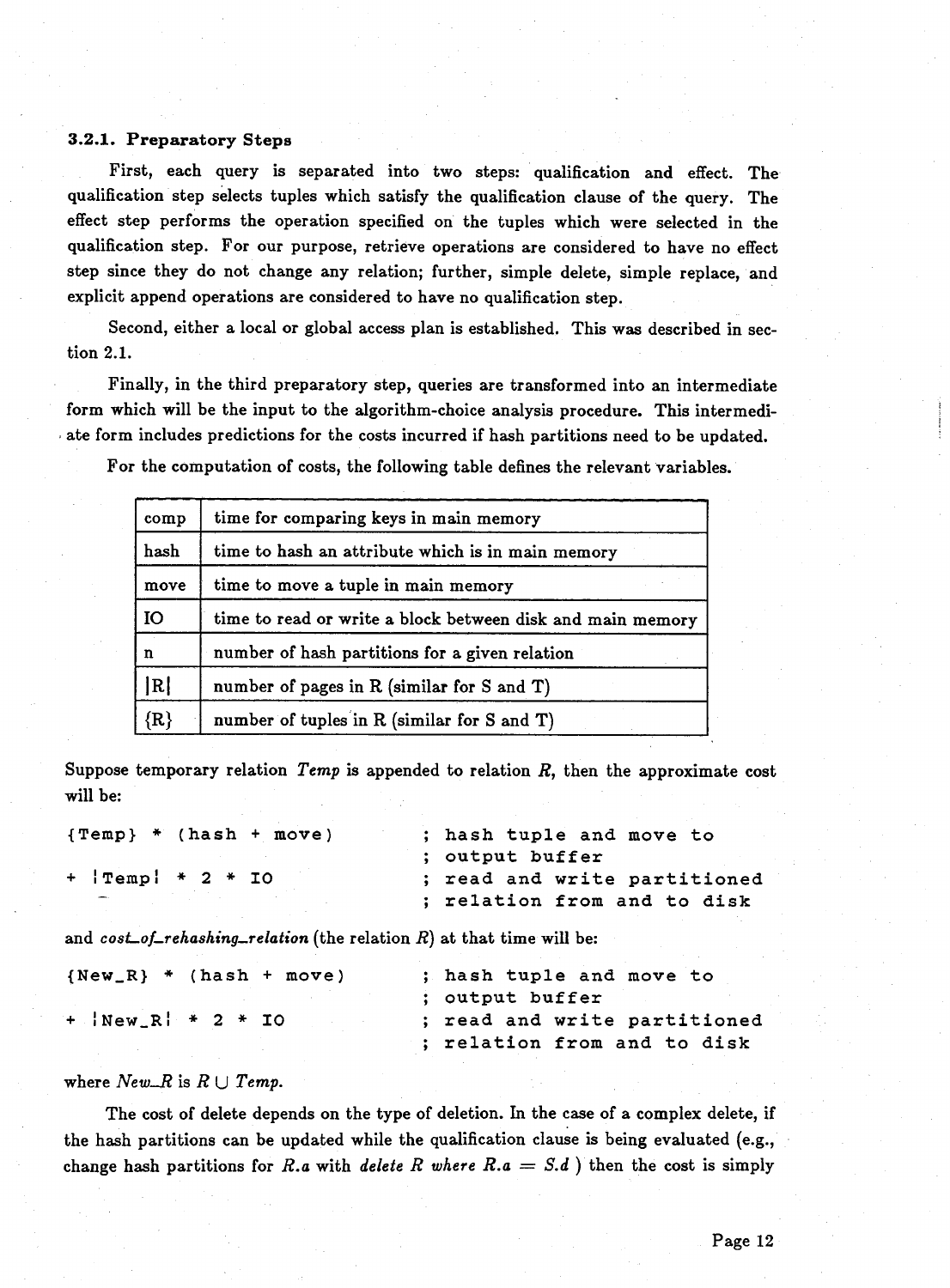I *New—R\ \* IO* where *New—R* is *R - Temp.* But if temporary relation *Temp* is deleted from relation *R* **which already has hash partitions,** then the approximate cost will be:

| ${Temp}$ * (hash + move)                                    | ; hash tuple and move to   |
|-------------------------------------------------------------|----------------------------|
|                                                             | ; output buffer            |
| $+$ ({Temp}/n $*$ {R}/n) $*$ n $*$ comp ; probe for a match |                            |
| $+$ ( $ R $ + $ $ Temp!) * IO                               | ; read relations from disk |
| $+$ $ New_R $ $*$ 10                                        | ; write relation to disk   |

This exceeds  $cost_of_rehashing_relation$  (i.e.,  ${New_R} * (hash + move) + |New_R| * 2 *$ *IO* ), hence it is not necessary to consider the possibility of using a hashing scheme.

In the case of simple delete, the cost of delete ranges from one partition element being changed (e.g., change hash partitions for *R.a* with *delete R where R.a — 'abc'* ) to all partition elements being changed (e.g., change hash partitions for *R.a* with *delete R where R.b = 'cde'*). If all partition elements must be changed, the cost of hash delete exceeds *cost—of—rehashing—relation.*

The cost of replace can be thought of as the sum of the cost of delete plus the cost of append operation.

#### **3.2.2. The A lgorithm Selection Procedure**

In the algorithm there are three types of operations:

- [1] those which do not require hash partitions, but which can be efficiently implemented using hash partitions if they are available (e.g., selection)
- [2] those which require hash partitions which are then modified, with the algorithm choice being whether to update the hash partition or simply to update the base relation (e.g., delete, append, replace)
- [3] and those for which there is only one good algorithm, which always produces hash partitions (e.g., join)

We call each potentially-generated hash partition an "available node" *(anode).* When it cannot be determined in one pass (without lookahead) whether the optimum algorithm is the choice which generates a particular hash partition, the algorithm selection procedure produces a "conditional" available node. Later, when sufficient lookahead has been obtained to decide that these conditional anodes should have been generated, the anodes are made unconditional. After the entire input has been processed, any remaining conditional anodes indicate that the corresponding algorithms should not be applied (i.e., the alternative algorithms should be used). Hence, a second pass can directly encode the selected algorithms for the entire input.

A detailed description of algorithm selection procedure, PreAvail, is presented in appendix.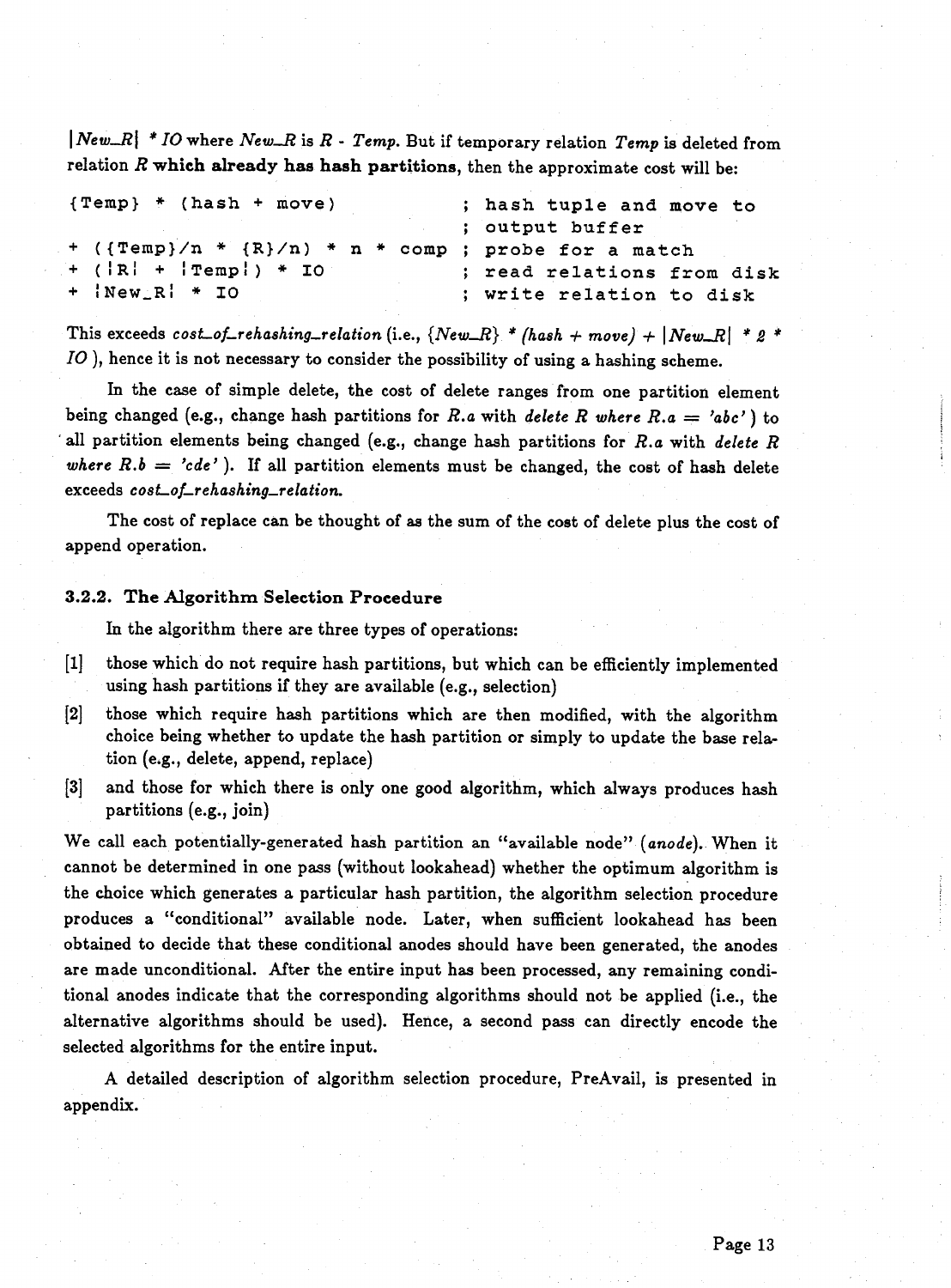#### **3.2.3.** Incremental Application

It is significant that this procedure also can be incrementally applied to queries in an interactive query environment.

Suppose that the system is given, in real time, a series of queries Q, which at time  $T_0$  is  $\{q_1, q_2, q_3, ..., q_n\}$ . The above algorithm selection procedure is applied, hence generating a table of anodes representing the optimal algorithm choices given the queries available at time  $T_g$ . Hence, the system can now initiate the computation of  $q<sub>j</sub>$ ; at this time, any remaining conditional anodes for, or linked to,  $q_t$  are deleted.

While  $q<sub>r</sub>$  is executing, time passes and new queries are added to the system. Suppose that at time  $T_{q+\delta}$  one additional query is made, giving the sequence  $\{q_g, q_g, q_g, \ldots, q_n\}$  $q_{n+1}$ . All the existing anodes are still valid; only the anodes for query  $q_{n+1}$  must be evaluated. Notice, however, that the evaluation of the anodes for  $q_{n+1}$  may cause earlier conditional anodes become unconditional.

Hence, using simple incremental application of the algorithm selection procedure, the algorithm choice for earlier, but not yet executed, operations can be optimized on the basis of all enqueued queries.

#### **3.2.4. Other Considerations**

As stated above, the principle upon which algorithm selection is based is the availability and reuse costs associated with hashed temporary relations.

In computing these costs, we have not considered the use of various physical data organizations (data layouts) which may differ from system to system. We further assumed that there is no limit on the number of simultaneously live temporary relations. However, these restrictions could be lifted with only minor adjustment to the algorithm selection procedure.

Although we presented the computation of simple, fixed, costs, the procedure does not change if the costs are variables; such cost computations are simply beyond the scope of this paper. If only a limited number of simultaneously live temporary relations can be accommodated, then the problem of selecting which should be created is equivalent to that of register allocation and assignment within conventional compilers. Hence, any of the usual register allocation techniques can be used as a second pass to correct algorithm choices which created too many temporaries.

#### **4. Interaction Between Algorithm-Level And Operation-Level Optimization**

So far, the algorithm-level optimization has been applied to fixed access plan. But better benefit can be obtained if global access plan considers the effect of the algorithmlevel optimization. Let's consider the following example: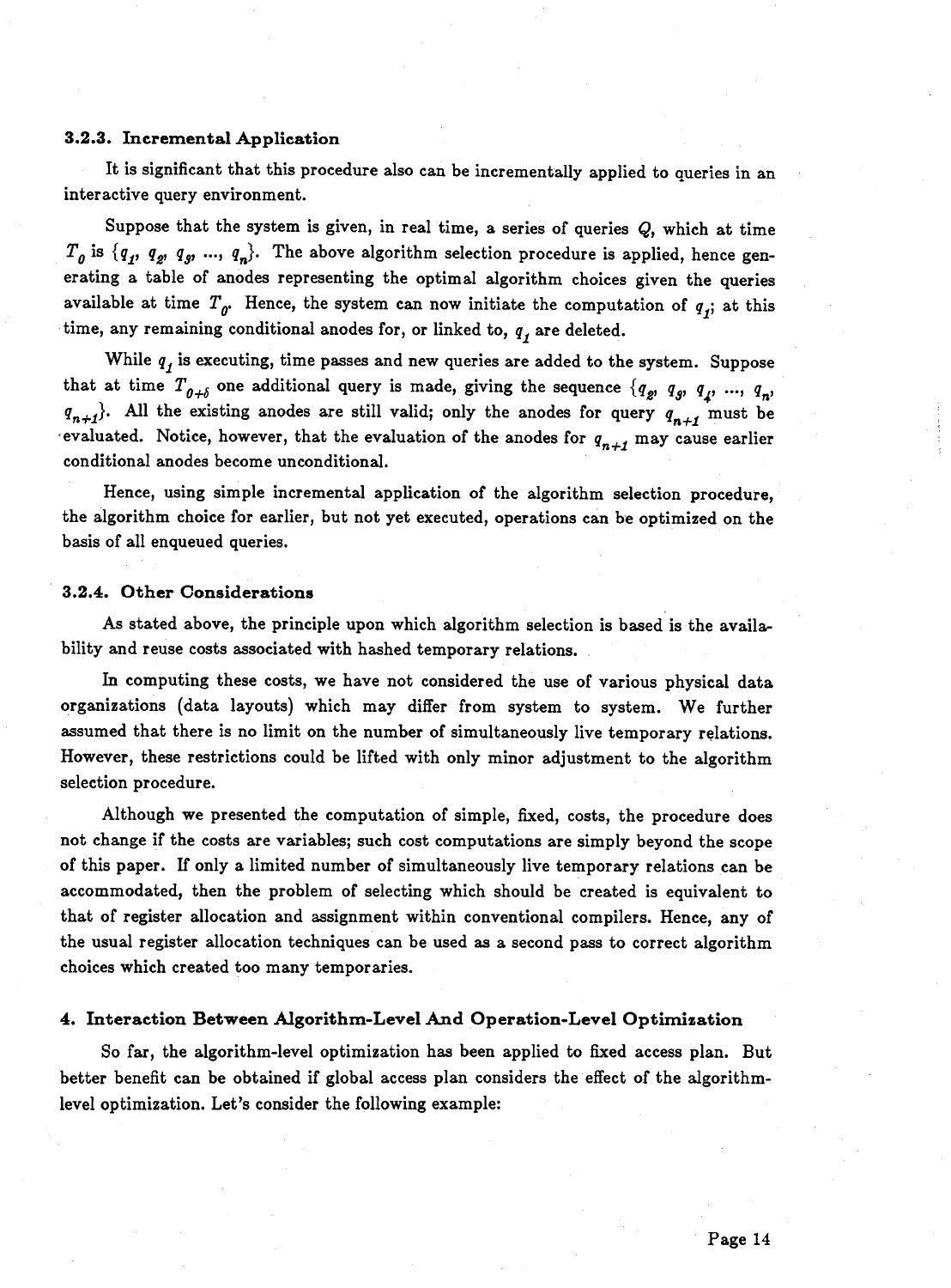```
Q1 : retrieve R
    where R.a = 'abc' and R.b = 'def'
```
can have two access plans  $P1$  or  $P2$ :

```
P1: Temp1 \leftarrow R.a = 'abc'result \leftarrow Temp1.b = 'def'
```
or

```
P2: Temp1 \leftarrow R.b = \text{def}result + Temp1.a = 'abc'.
```
If one of the hash partitions of **R . a** or **R.b** already exists then one plan is better than the other. If the global access plan analysis generates two apparently equivalent access plans P1 and P2 then algorithm-level optimizer will select one of them based on performance at that level. For example:

```
Q 1: retrieve R
    where R.a = 'abc'
Q2 : retrieve R
    where R.a = S.d and R.b = S.e
Q3 : retrieve T
    where R.b = T.g
```
will produce either access plan P 1:

```
P1: result1 \leftarrow R.a = 'abc'Temp1 + R where R.a = S.dResult2 4- Tempi where Tempi.b = S.e
    Result3 + T where R.b = T.g
```
**or P 2:**

```
P2:- resultl 4- R.a = 'abc'
    Temp1 + R where R.b = S.eResult2 4- Tempi where Tempi, a = S.d
    Result3 + T where R.b = T.g
```
If plan P 1 is chosen, then hash partitions of *R.a* are shared between selection of *Ql* and join of *Q2*; if plan P2 is chosen then joins of *Q2* and *Q3* share hash partitions of *R.b.* This leads to the following evaluation: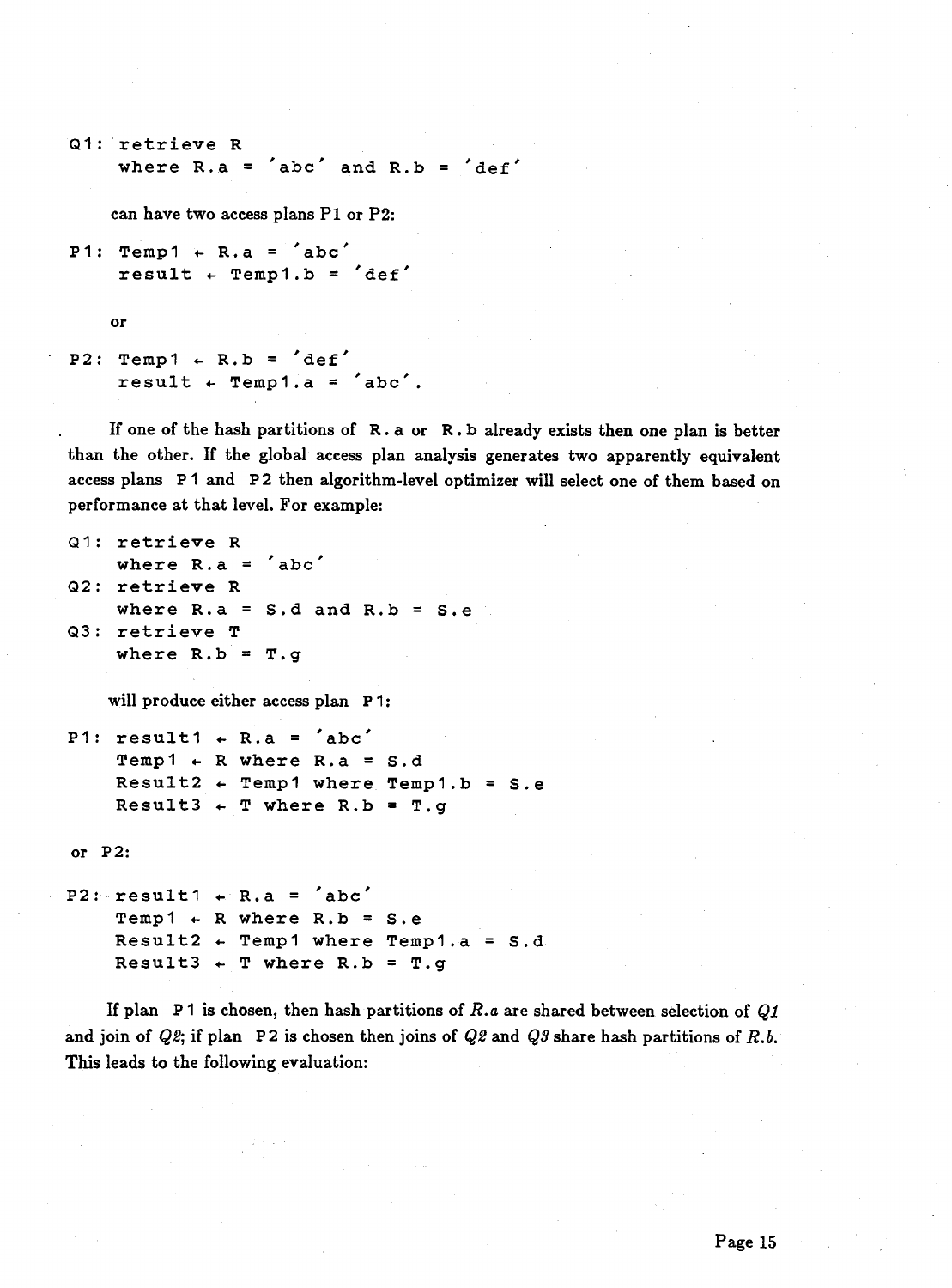benefit of one extra selection operation (P1):  $((n-1)/n)$  \*  $((R)$  \* comp +  $|R|$  \* 10) **benefit of one extra join operation (P2):**  ${R}$  \* (hash + move) + 2 \*  ${R}$  \* IO

Hence, since plan P2 is expected to be faster, it will be chosen.

#### *5.* **Conclusions And Future W ork**

This paper shows that significant improvements can be gained by careful choice of the algorithm to be used for each operation. This choice is not merely based on efficiency of algorithms for individual operations, but rather on the efficiency of the algorithm ' choices for the entire multiple-query evaluation. An efficient procedure for automatically optimizing these algorithm choices is given.

The interaction between the algorithm-level optimizer and operation-level optimizer further demonstrates the potential improvements to be gained by the integration of both optimization levels.

Although the algorithm selection procedure is given using hash based algorithms, we believe that the same general approach can be applied to a far wider range of algorithms. There is also very little linking the procedure to a particular query language, and the technique should easily apply to other very high level languages such as SETL [14] and PROQUEL [9].

Ongoing research centers on the parallelization and optimization of multiple queries for multiprocessor systems.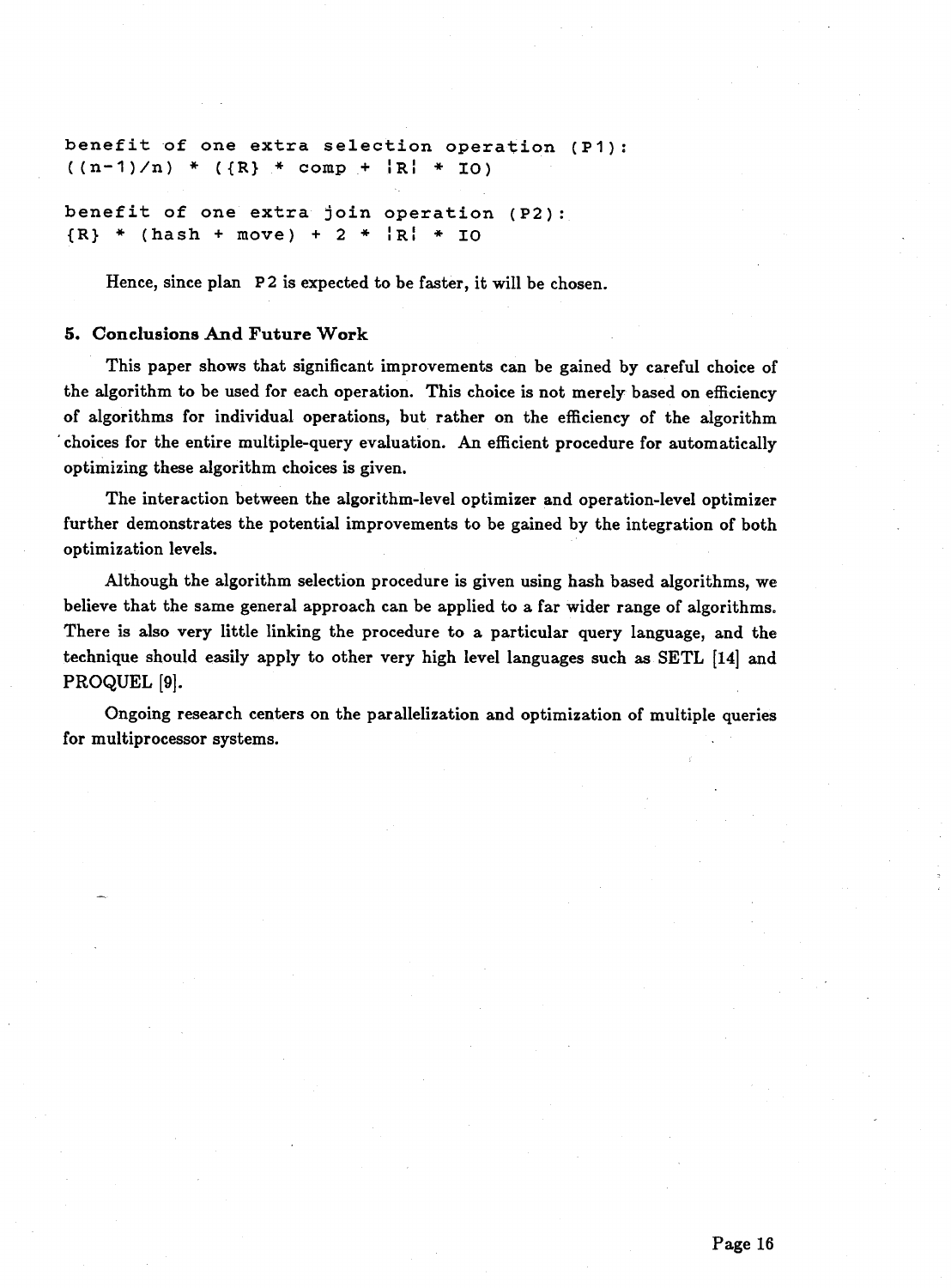#### **References**

- [1] Aho, A. V., and Ullman, J. D. Principles of compiler design. Addison-Wesley (1977)
- [2] Blasgen, M. W., and Eswaran, K. P. Storage and access in relational databases. IBM Syst. J. 16, 4 (1977)
- [3] Chakravarthy, U. S., and Minker, J. Multiple query processing in deductive database using query graphs. Proceedings of the Conference on Very Large Data Bases (1986)
- [4] Dewitt, D., and Gerber, R. Multiprocessor hash based join algorithms. Proceedings of the Conference on Very Large Data Bases (1985)
- [5] Dewitt, D., et al. GAMMA A high performance dataflow database machine. Proceedings of the Conference on Very Large Data Bases (1986)
- [6] Finkelstein, S. Common expression analysis in database applications. Proceedings of the ACM-SIGMOD International Conference on Management of Data, (1982)
- [7] Jarke, M., and Koch, J. Query optimization in database systems. ACM Computing Surveys, 16, 2 (June 1984)
- [8] Kitsuregawa, M., et al. Application of hash to database machine and its architecture. New Generation Computing. I (1983)
- [9] Lingat, J., et al. Rapid application prototyping the PROQUEL language. Proceedings of the Conference on Very Large Data Bases (1988)
- [10] Nakayama, M., et al. Hash-partitioned join method using dynamic destaging strategy. Proceedings of the Conference on Very Large Data Bases (1988)
- [11] Park, J., and Segev, A. Using common subexpressions to optimize multiple queries. Proceedings of Conference on Data Engineering (1988)
- [12] Rosenkrantz, D. J., and Hunt, H. B. Processing conjunctive predicates and queries. Proceedings of the Conference on Very Large Data Bases (1980)
- [13] Shapiro, L. D. Join processing in database systems with large main memories. ACM Transactions on Database Systems, 11, 3 (1986)
- [14] Schwartz, J., et al. Programming with sets: An introduction to SETL. Springer-Verlag (1986)
- [15] Sellis, T. K. Multiple-query optimization. ACM Transaction on Database Systems, 13, I (1988)
- [16] Stonebraker, M., et al. The design and implementation of INGRES. ACM Transactions on Database Systems, I, 3 (1976)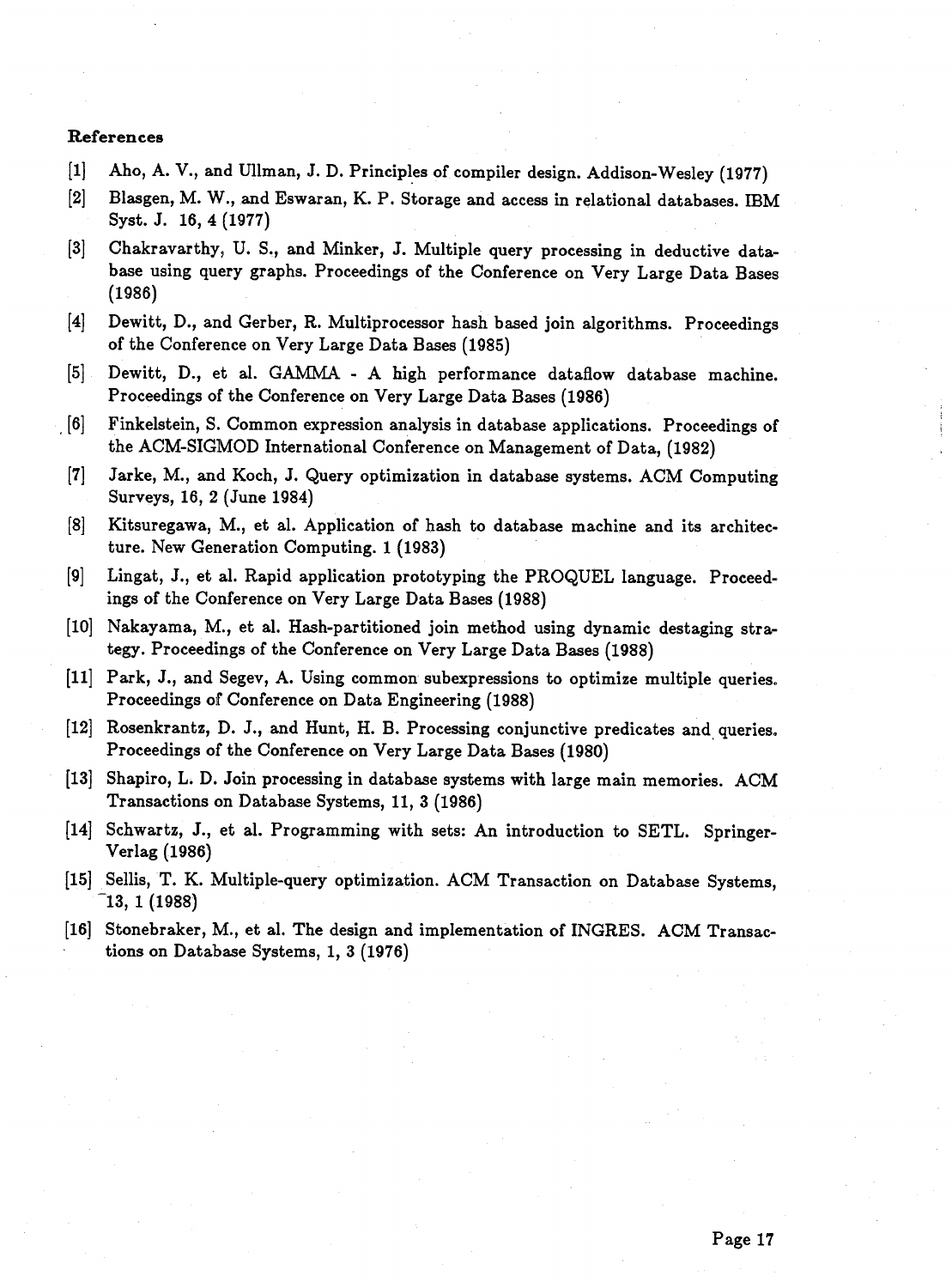#### **A ppendix**

}

 $/$ \* **Algorithm: PreAvail Precompute availability of hashed temporaries so that hash based algorithms will be applied only when either the hash algorithm is always superior or the hash algorithm generates as temporary which can be profitably reused later in the multiple-query sequence. Given input of: join(R, a, S, d, 0) selection(R, a, null, null, 0)** delete(R, null, R, a, cost\_of\_delete) replace(R, null, R, a, cost\_of\_replace) append(R, null, null, null, cost\_of\_append) **with the generalized form: op(r1, a1, r2, a2, opcost) Constructs output consisting of a list of: anode(rel, att, op, cond, cost, avail, pointer) where: available node structure anode: r e l: relation att: attribute op: database operations either cond for conditional or condition: uncond for unconditional the cost of modifying hash partitions cost: availability: either true or false pointer: pointer to previous conditional anode July 1989 by Myong Kang &. Hank Dietz** \* / **PreAvail() { for (i is each high-level operation) { Process(i); }**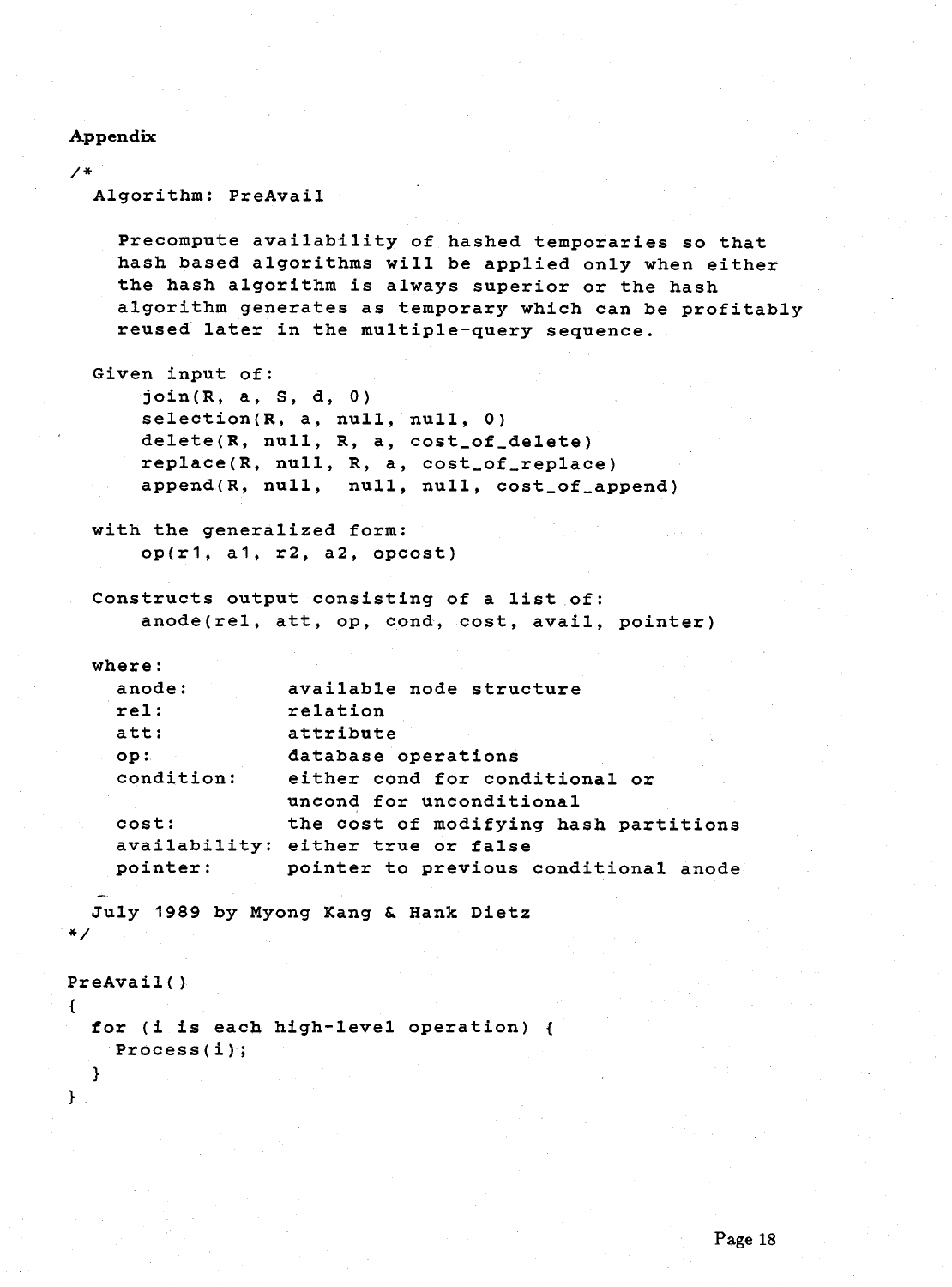```
Process(i )
{
  switch (i .op) {
  case selection:
    t = anode(i.r1, i.a1, _, _, _, true, _);
    if (It) {
       create(anode(i .r1, i.a1, selection, cond, 0, true,
null));
    }
    break;
  case join:
    hash(i .r1, i .a1);
    hash(i .r2, i . a2);
    break;
  case append:
    append(i.r1, i.opcost);
    break;
  case delete:
  case replace:
    delete_replace(i .r 1, i.r2, i.a2, i.op, i.opcost);
  }
>
hash(rel,att)
{
  a = anode(rel, att, _, _, _, true, _);
  if (a) {
    if (a.condition == cond) {
      do {
        a.condition = uncond;
        a = a.pointer;
      } while (a I= null);
    }
  } else {
  create(anode(rel, att, join, uncond, 0, true, null));
  }
\mathcal{F}
```